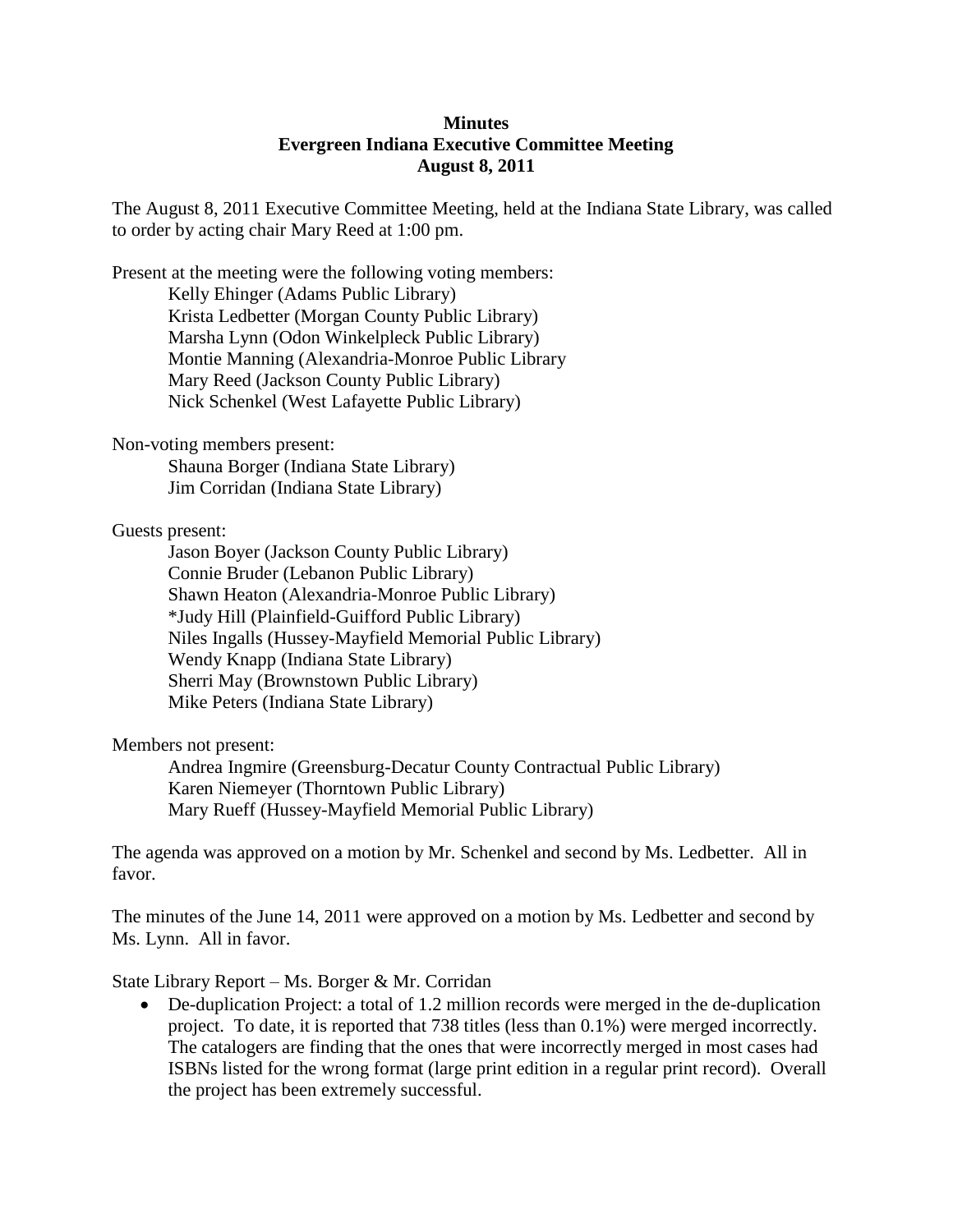- Overdrive: a press release regarding the LSTA grant to grow the e-book and e-audio collection has been distributed to each of the Overdrive member libraries. Libraries are asked to personalize the release and submit it to their respective local media.
- Payment Pilot: in July, Jackson, Jennings, and Brownstown participated in a pilot to determine the accuracy of reporting of paid fines and fees among the patrons of the three libraries. The reports are deemed accurate and accepted by the State Board of Accounts. Boone County libraries will pilot the credit card module in September. It was suggested that the participants of the payment pilot write a letter to the boards of the 23 libraries which have not yet submitted their Resolution Authorizing Evergreen Indiana Libraries (Including the Indiana State Library) To Accept Payments for Fees & Fines on Behalf of the Library. The payment procedure cannot be implemented system-wide until all libraries have submitted a resolution.
- Acquisitions: The acquisitions pilot began in August and involves West Lafayette, Andrews-Dallas, and Mitchell Community Public Libraries. They started by using documentation created by King County Library System in Washington State. That documentation is very bare bones and oriented more toward non-print acquisitions. All libraries expressed a desire to have EDI set-up with at least Baker and Taylor. Because of this ISL reached out to Baker and Taylor to get our own account set up with EDI for Baker and Taylor. EDI was set up on the Baker and Taylor side at the end of June. We began attempting to place an order using Baker and Taylor EDI mid-July and immediately ran into issues. The purchase orders wouldn't activate, etc. So we reached out to Bibliomation who notified us that there was system side set-up to this that we had previously been unaware of. Mike Peters worked with Bibliomation and Baker and Taylor to set-up all of the system side items and we successfully placed an EDI order. Mike Peters also organized permissions for acquisitions log-ins. Moving forward, one of the pilot libraries is focusing on using the acquisitions module for non-print materials and without using EDI. Documentation for each library in setting up their software for using acquisitions.
- Ms. Borger will create a survey to send out to the membership to ask what libraries will want to use acquisitions. ISL will develop a self-paced tutorial in September so that libraries with no acquisitions experience can see the module in practice.
- OPAC changes: results were mixed from the survey regarding the color and spacing of the OPAC display. Color changes were made based on visual accessibility. The Executive Committee discussed whether call numbers should be added to the display and agreed by consent to leave them off the display.

## Committee Reports:

 Overdrive Committee – Connie Bruder: Ms. Bruder reported on the \$63,325.26 LSTA grant awarded to the Lebanon Public Library on behalf of the Overdrive consortium. The order is ready for submission. The additional e-Books will nearly triple the size of the collection. The order includes about 2/3 e-Books and 1/3 eaudio. Currently 39 libraries participate in the Overdrive consortium.

Ms. Bruder also reported on her attendance at the Digipalooza conference. Overdrive/Kindle accessibility will likely be launched in September. Ms. Bruder reported that the Overdrive search capabilities will be enhanced to allow better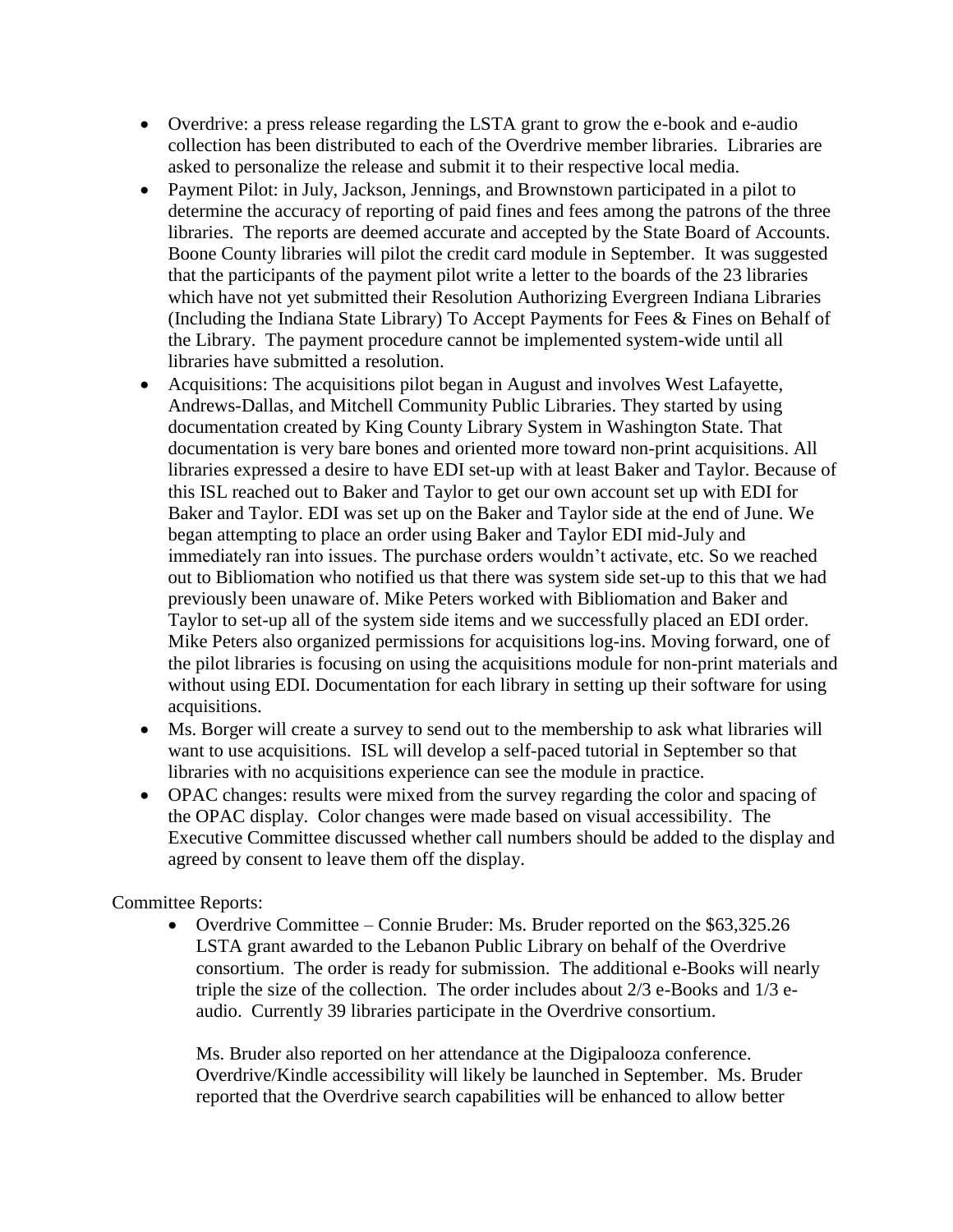searching of genres. Also coming are options for patrons to suggest purchases and also the ability for patrons to connect directly to e-Book vendors for immediate personal purchase of items not available (checked out). It was reported that libraries may benefit from this by netting a percentage of the income of these sales.

The Executive Committee discussed whether to allow PLAC cardholders the use of the Overdrive collection. Currently PLAC use is allowed. No changes were made in this policy.

• Cataloging Committee – Judy Hill: The Cataloging Committee is currently revising the Cataloging Policy and will bring recommendations for changes to the Executive Committee at its next meeting. In particular, two items will be addressed – advanced reader copies (ARCs) and street dates. The procedures are also being revised at this time coordinated by Hussey-Mayfield Memorial Public Library cataloger Sarah Childs.

Cat1 certification issues: The Cataloging Committee would like direction on what to do with an Evergreen library which does not have a Cat1 cataloger. One member library has participated in the cat1 training, but does not have the skills to do original cataloging even with additional training offered by the cataloging committee trainers. Although this is one case, the Executive Committee should have procedures in place for any situation in which a library does not have the capability and skill level needed for original cataloging. An alternative was discussed – that participating Evergreen libraries have varying requirements based on the size of the library such as A & B libraries must have a cat1 cataloger and C libraries must either have a cat1 or enter into contract with an Evergreen library with a cat1 to provide the original cataloging service. The Executive Committee asked the Cataloging Committee to offer a recommendation on policy regarding this type of situation.

Diacritics: Mr. Schenkel asked whether diacritics were available in Evergreen. Ms. Hill responded that diacritics can be used if, on import, the fields with diacritics are stripped out. After importing the record, then it is possible to cut and paste the fields with diacritics and the diacritics remain and display in the catalog.

- Circulation Committee Mr. Heaton: The Circulation Committee would like to increase its membership from nine to fifteen because of the size of the consortium. This will require a change in the circulation committee guidelines. Other issues that the Committee brought to the Executive Committee:
	- o Holds the automated calls are sometimes being made to people when their requested item is placed in transit and not yet in house. [This has been resolved.]
	- o Check-in issues some libraries have experienced items not checking in properly even when the titles appear at the check-in screen. [This is a known issue that is due to staff error. If a staff member scans an item and scans the next item before the first is not properly checked in and appears on the check-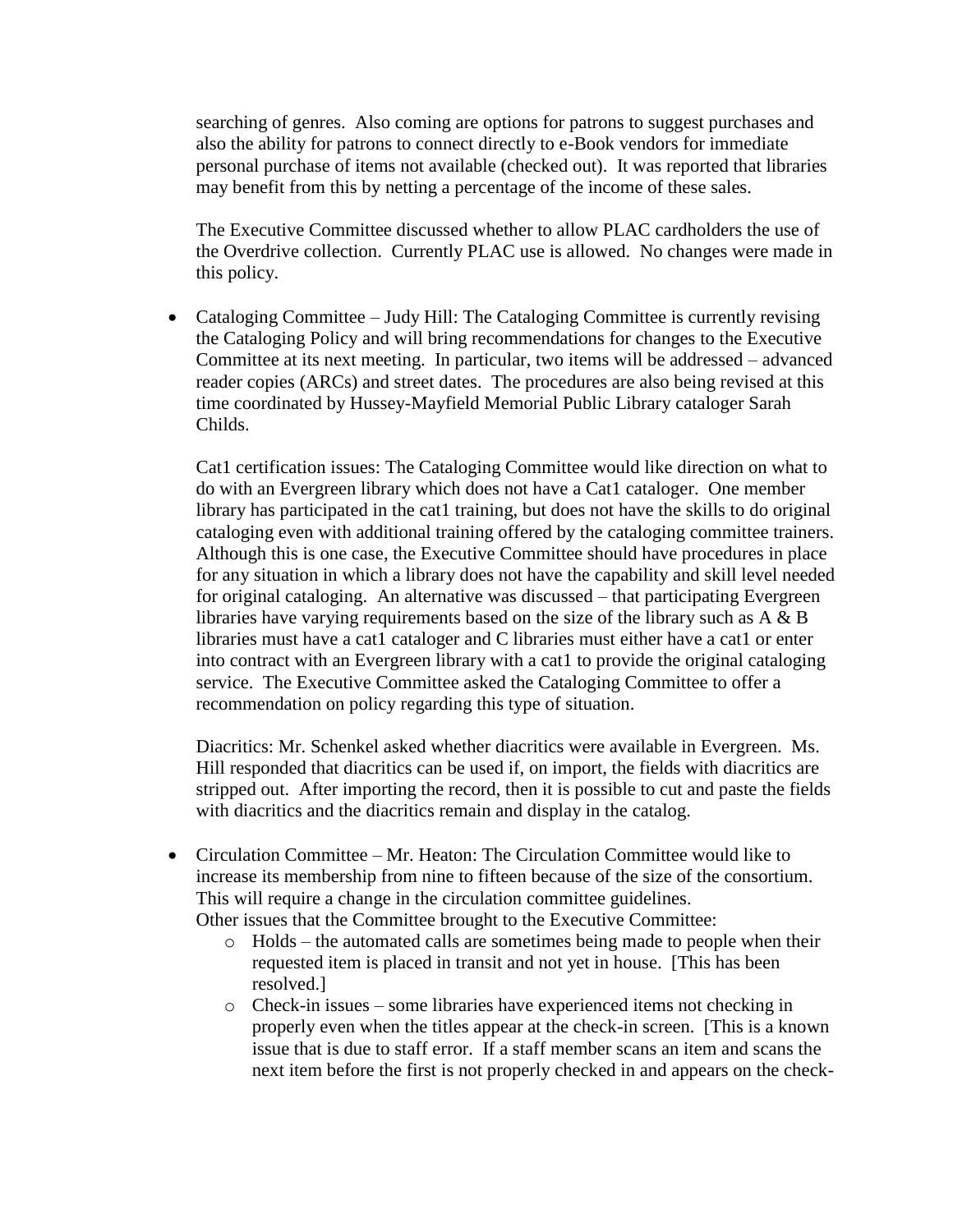in screen, nothing beyond that checks in properly. It is very important to wait for the title to appear on the screen and not simply to listen for the beep.]

- IT / Technology Committee Mr. Peters: Mr. Peters reported that the Evergreen 2.1 release will be sometime this fall. The release does not include major changes.
- Conference Planning Ms. Borger: Ms. Borger reported that the program committee will send out a program survey to the ILS community to solicit input on program ideas for the 2012 Evergreen International conference. Other committee work will begin in the fall. If interested in volunteering for any committee, contact Ms. Borger.

New Business:

- Reciprocal cards: On a motion by Ms. Ledbetter and second by Mr. Schenkel, the blue reciprocal cards will be issued to each library for use for their Reciprocal cardholders effective January 1, 2012. Ms. Borger will compile a list of all Evergreen libraries with a need for reciprocal cards for order. The reciprocal cards will use the same library indicator that is used for each library with a 5 added in the sixth digit.
- Election of new officers: Mr. Schenkel and Ms. Ledbetter will serve on the Nominating Committee with Ms. Borger. Election of officers will be held at the October meeting.
- z39.50 connection information: Bookwhere / Webclarity has asked for use of the Evergreen catalog records. After discussion, the Executive Committee on a motion by Ms. Lynn and second by Ms. Ehinger approved use of any Evergreen system of our z39.50 connection upon request. The request by Bookwhere was denied. However, it was suggested that Evergreen Indiana might negotiate some deal with Bookwhere for cataloging records.
- Deleting patrons: It has been found that stripping inactive patrons from the database will require software enhancement at the approximate cost of \$15,000. In 2.0 it is possible to delete patrons, but the functionality is hidden. The Executive Committee discussed the length of time an inactive record should remain in the database and the precipitating issue that involved dealing with (and offending) a relative of a deceased patron with an inactive card. The ISL staff will explore security protocols and develop a procedure for record deletion.
- Merging patrons: Mr. Manning requested a simpler way to prompt other libraries to check on patrons' records which may need to be merged. Some have experienced delays on patron record merging because the second library involved has not followed up on the possible merger. It was reported that to pursue development on an automated check such as an email prompt to each library concerned might cost \$20,000.
- "Contact Library" Item status: on a motion by Ms. Ehinger and second by Ms. Ledbetter, the Executive Committee approved the addition of "Contact Library" as an item status. This will be used for items that may circulate based on the need for the item, such as some special collections. The Cataloging Committee was asked to incorporate this item status in its procedures manual.